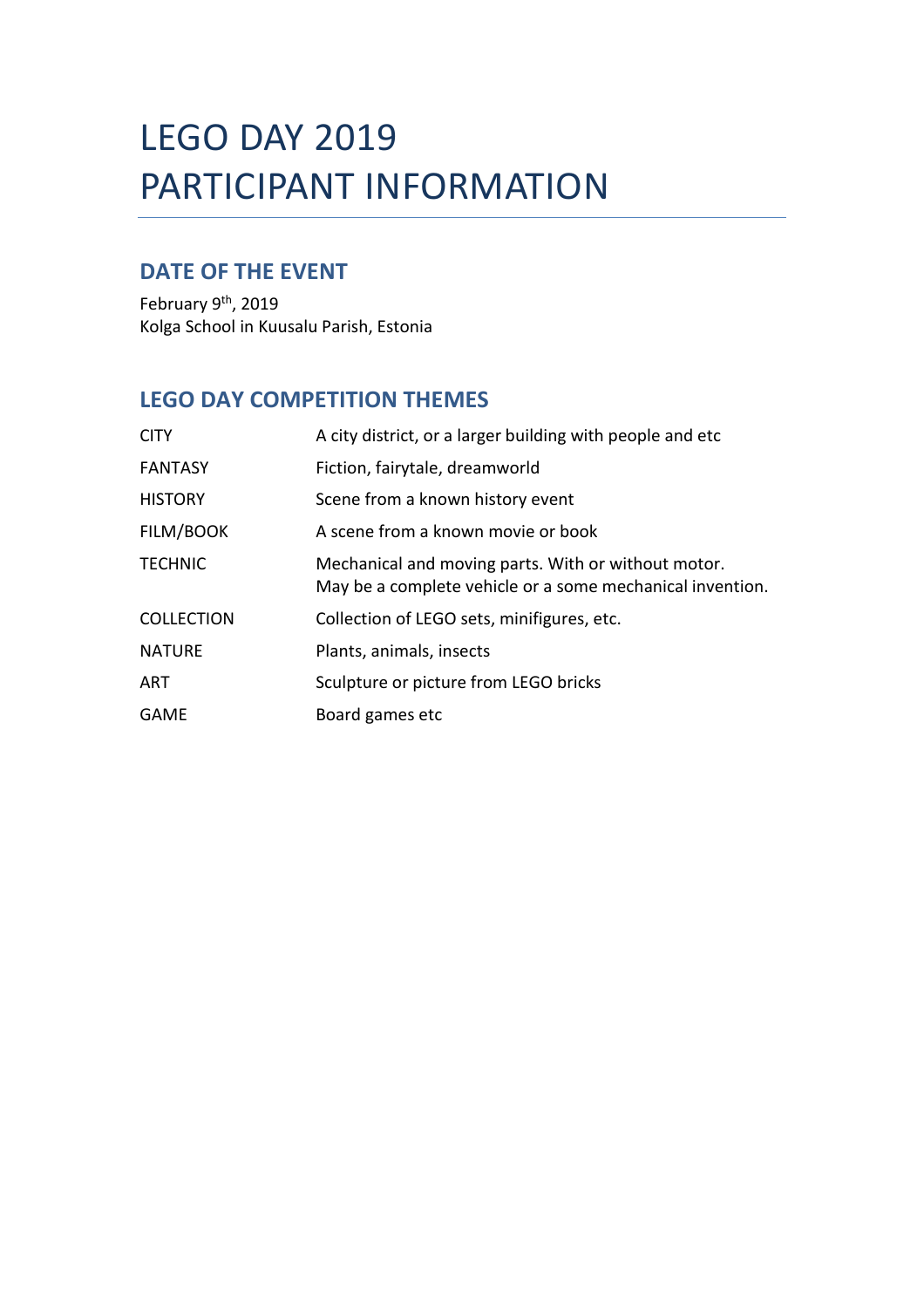## **ABOUT LEGO DAY (LEGOPÄEV)**

- LEGO DAY is a family event, where children can present their LEGO creations or collection. In addition, visitors can participate in various competitions and workshops etc.
- The organizer of the LEGO DAY is Estonian LEGO Users Group and Kolga School.
- Attendance is free for competitors. Each contestant or team can be accompanied by one adult free of charge. Participants will receive special hand straps on site.
- Tickets for visitors: Children's ticket costs 2  $\epsilon$  and adults 4  $\epsilon$ . Family ticket 10  $\epsilon$ .
- Competing creations will be built from contestants personal bricks at their homes. On the day of the event all creations will be brought to the school for the displaying. Contestants have 1 hour to set up their builds on the presentation surface.
- Registration will take place starting November  $10<sup>th</sup>$  2018 on the event's website [www.legopaev.ee/eng](http://www.legopaev.ee/eng)
- Only pre-registered teams can participate in competition. **The number of places is limited.**
- More information about the event can be found a[t www.legopaev.ee/eng](http://www.legopaev.ee/eng) and on the Facebook page: [https://www.facebook.com/Legop%C3%A4ev-](https://www.facebook.com/Legop%C3%A4ev-275856626153386)[275856626153386](https://www.facebook.com/Legop%C3%A4ev-275856626153386)
- Participation can be as a single member or as a team. Teams can have 2-4 members. By participating with the team, the creations become larger and more versatile.
- Teams can select a presentation area size between 50x65cm or 50x130cm. The special arrangement can further increase the displaying area. The size of the surface must be selected already when completing the registration form. Later, you can't make it bigger. The chosen build or collection must fit on the selected surface so that no part of it overlaps the borders. When choosing the size of the presentation area, be sure to not select too much space, because the number of places are limited and some children may not be able to participate in the competition.
- Each team will name their team and their entries. All this information will be displayed on the competing creation's name label provided by organizers. All competitors may be interviewed during the competition, during which they will be able to present their entries and team.
- Printed or drawn backgrounds may be used to make competing creations more interesting. However, it should not be forgotten that the jury evaluates predominantly competing LEGO build.
- The competing LEGO creation will be set up to display area by participants in tha morning of the competition day and put together right after the end of the event. Removing work from the display during the competition is not allowed. Previously removed work does not participate in the evaluation.